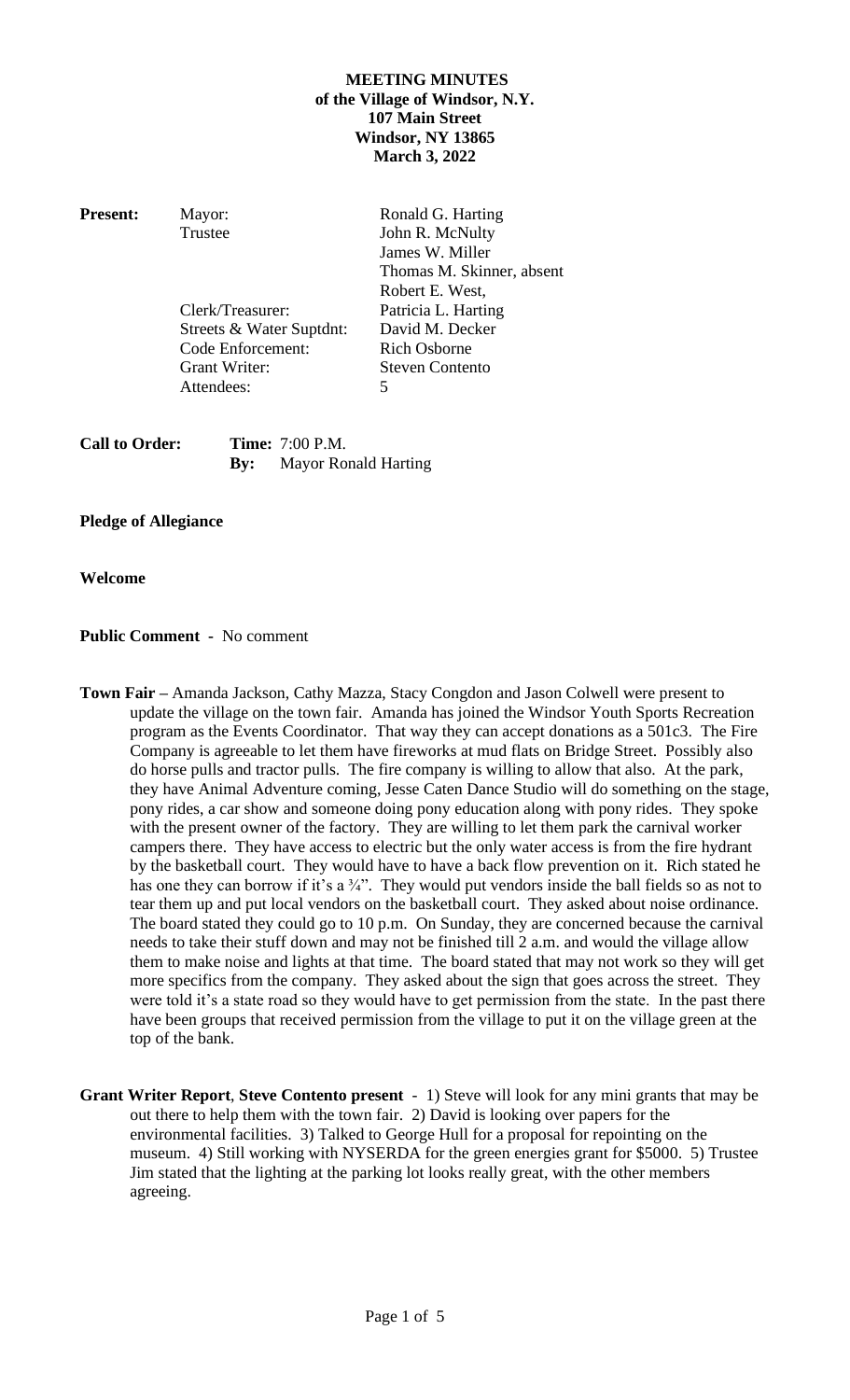**Code Enforcement Report, Rich Osborne present -** 1) Trying to catch up with fire inspections. They've been going along rather well. There are about a dozen left to do. 2) He issued a work stop order on Grove Street. They have gutted the inside so they will have to bring it up to standard with today's code requirements. 3) The house on 30 Grove Street is progressing slowly. 4) The resident on Bridge Street needs to get stamped drawings. He does have a permit but things aren't being done as they should. His permit was issued on a stick drawing and the work is far more than was applied for. 5) Rich was called to 123 Main Street for a situation that was in bad condition. A gentleman was taken to the hospital and the apartment he was in was very nasty. Rich has spoken with the land owner and things are being worked with. 6) We are still working on the chicken issues. He spoke with the attorney regarding that issue. 7) He spoke with the attorney regarding the special use permit that has to go to the ZBA. The applicant can make changes on the present paperwork instead of having to file new paperwork.

### **Attorney Report** - A report was presented.

- **Streets Report, David Decker present -** 1) The new truck transmission went. It only has 2,600 miles on it. They replaced the transmission with a new one. We are supposed to have it done tomorrow. 2) While we're waiting for our truck to be repaired, the school allowed us to use their truck for salting. We should probably send a nice thank you letter to them. 3) We will try not to order anymore salt. We met our 70% so I don't want to add anymore to our salt bins as we may be replacing the salt bin and it will need to be moved. 4) The engineers have been out for the addition. We had to do an asbestos test done for the project to continue. There is asbestos on the roof and by the chimney.
- Water Report, David Decker present 1) The generator is fixed. Unfortunately it's an older unit so it takes a bit to troubleshoot. But it is our insurance policy should we lose power for the water system. 2) With the weather hopefully breaking soon, we will be doing some planning and implementation of some of our grant work stuff, such as raising vaults and well depth measurement for SRBC. 3) The constant battle of year end reports continues. 4) David has to take a couple of on-line courses this month to renew his water license. COVID cost us from inperson credits.

## **Treasurer's Report, Patricia Harting present -**

## **Motion:** to accept the Treasurer's Report

| $\mathbf{By:}$ | John R. McNulty                |  |  |  |
|----------------|--------------------------------|--|--|--|
| $2nd$ :        | James W. Miller                |  |  |  |
|                | <b>Vote:</b> AYE - All present |  |  |  |

**Motion:** to accept the Meeting Minutes of February 3, 2022

| $\mathbf{By:}$ | James W. Miller         |
|----------------|-------------------------|
| $2nd$ :        | John R, NcNulty         |
|                | Vote: AYE - All present |

## **Resolution #5-2022**

## **RESOLUTION NO.5-2022**

#### **RESOLUTION AMENDING ANNUAL VILLAGE BUDGET FOR 2021/2022**

**WHEREAS**, the Village Board entered into an agreement with Windsor Emergency Services; and

**WHEREAS**, Windsor Emergency Services has purchased diesel and gasoline for their vehicles from the Village Streets Department at State Bid price; and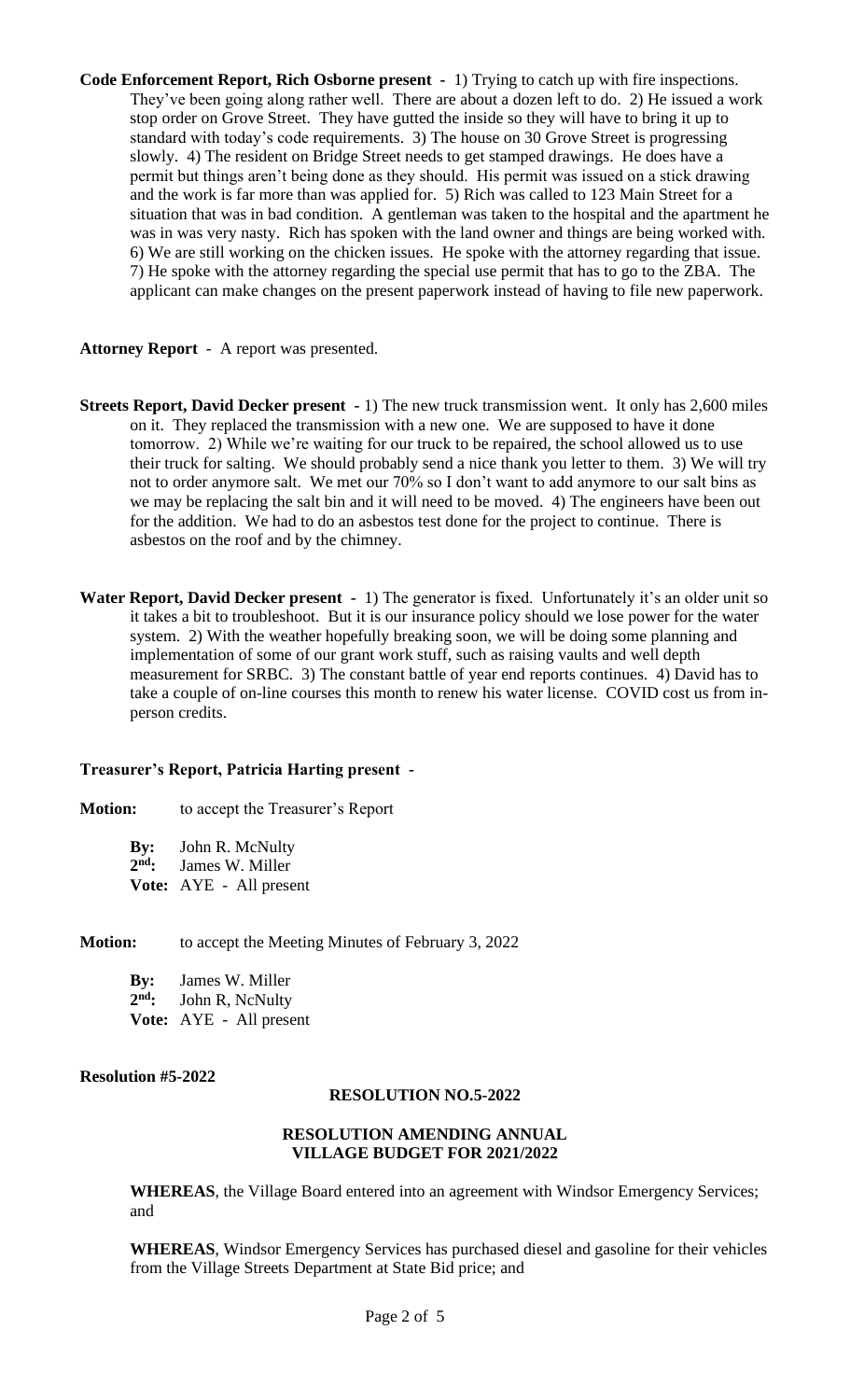**WHEREAS,** Windsor Emergency Services is billed monthly for diesel and gasoline purchased by the village; and

**WHEREAS,** the Village Street Superintendent keeps record of all diesel and gasoline pumped electronically and the clerk sends them a bill on or about the  $1<sup>st</sup>$  of each month;

**AND WHEREAS,** the following payments were made to the Village for fuel reimbursement in October 2021 for \$1,377.34; November 2021 for \$1,424.46; December 2021 for \$1,814.12; and January 2021 for \$1,612.02 for a total amount of \$6,227.94;

**THEREFORE,** monies spent from streets need to be reimbursed from the monies paid;

| <b>Estimated Revenues</b><br><b>Subsidiary Account</b>       | A510 | \$6,227.94<br>A2188-Ambulance diesel      | \$6,227.94 |
|--------------------------------------------------------------|------|-------------------------------------------|------------|
| <b>Estimated Appropriations</b><br><b>Subsidiary Account</b> | A960 | \$6,227.94<br>A5110.4-Streets Contractual | \$6,227.94 |

**NOW, THEREFORE, BE IT RESOLVED** that said budget as amended, is hereby adopted and established as the amended annual budget for this Village for the fiscal year beginning March 1, 2022.

**Offered by:** John R. McNulty **Seconded by:** James W. Miller **Vote: AYE** - Mayor Ronald G. Harting **AYE -** Trustee John R. McNulty **AYE -** Trustee James W. Miller **ABSENT -** Trustee Thomas M. Skinner **AYE -** Trustee Robert E. West

**Resolution effective March 3, 2022**

**Resolution #6-2022**

## **RESOLUTION NO.6-2022**

### **RESOLUTION AMENDING ANNUAL VILLAGE BUDGET FOR 2021/2022**

**WHEREAS,** the Broome County Legislature authorized an agreement with various Vendors and Agencies & Economic Development – CA 9-422G; and

**WHEREAS,** the Village of Windsor was in need of lights in the parking lot on College Ave; and

**WHEREAS,** the Village applied for this grant towards the lighting project through the Small Community Grant Program CA 9-422G for \$20,000, in which the total project cost was \$35,433.67;

**AND WHEREAS,** the County agreed to provide funding in the amount of \$20,000 to the Village of Windsor to support the College Avenue parking lot lights, in accordance with the Village's proposal.

**THEREFORE**, monies spent from streets need to be reimbursed from the monies paid

| <b>Estimated Revenues</b>       | A510                    | \$20,000.00                     |             |
|---------------------------------|-------------------------|---------------------------------|-------------|
| <b>Subsidiary Account</b>       | $A2770 - Miscellaneous$ |                                 | \$20,000.00 |
|                                 |                         |                                 |             |
| <b>Estimated Appropriations</b> | A960                    | \$20,000.00                     |             |
| <b>Subsidiary Account</b>       |                         | $A5110.4 - Streets Contractual$ | \$20,000.00 |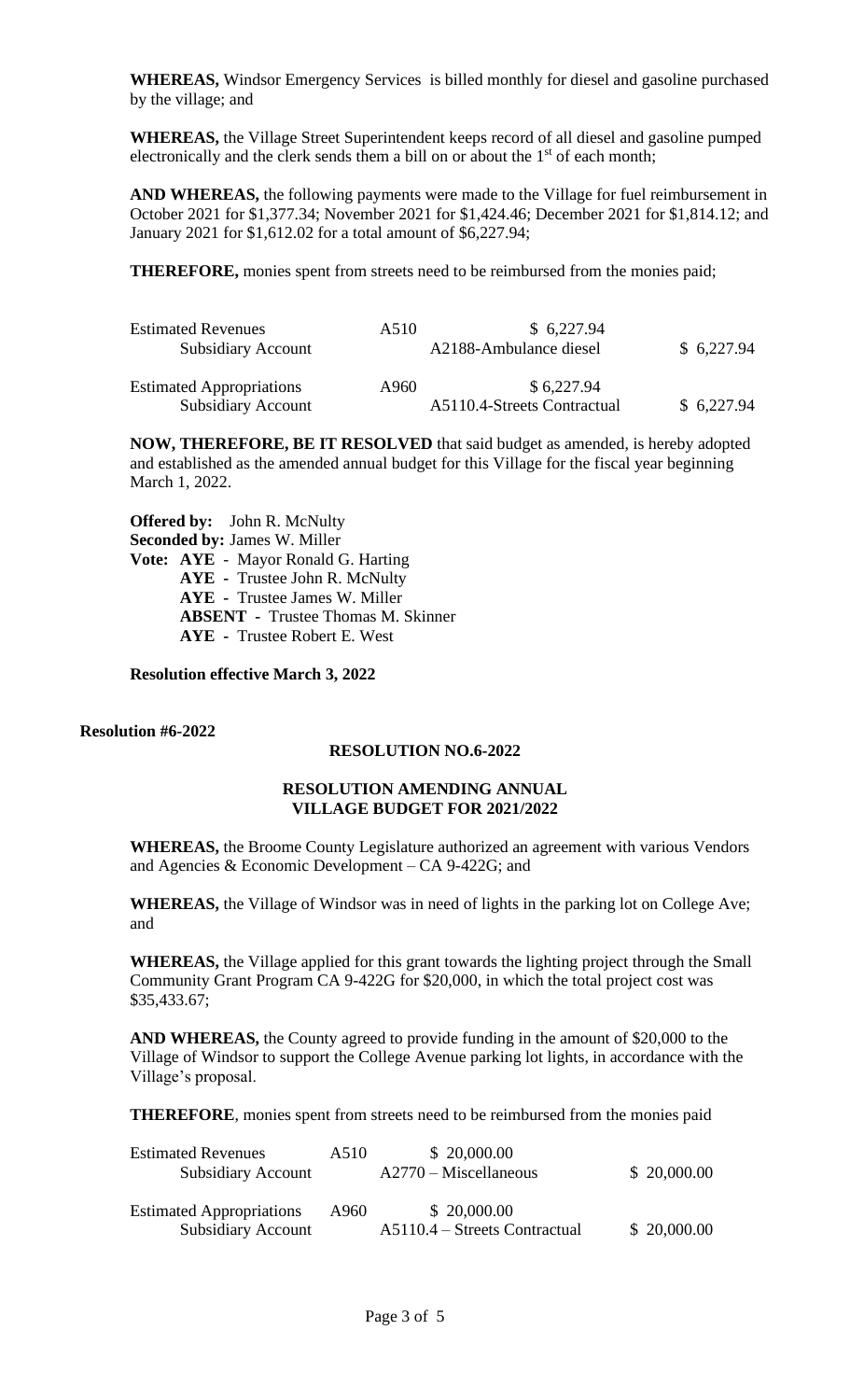**NOW, THEREFORE, BE IT RESOLVED,** that said budget as amended, is hereby adopted and established as the amended annual budget for this Village for the fiscal year beginning March 1, 2022.

**Offered by**: Robert E. West  $2<sup>nd</sup>$  by: **John R. McNulty Vote: AYE** - Mayor Ronald G. Harting **AYE -** Trustee John R. McNulty **AYE -** Trustee James W. Miller **ABSENT -** Trustee Thomas M. Skinner **AYE -** Trustee Robert E. West

**Resolution effective March 3, 2022**

#### **Resolution #7-2022**

#### **RESOLUTION NO.7-2022**

### **BUDGET AMENDMENT FOR VILLAGE OF WINDSOR FISCAL YEAR 2022-2023**

**WHEREAS,** the Village of Windsor Board of Trustees having previously adopted an annual budget for the fiscal year commencing March 1, 2022 and the Village Tax Roll reflected an amount of \$.08¢ less in taxes to be received than had been entered into the budget.

**IT IS HEREBY RESOLVED** that the said annual budget approved and filed as aforesaid, be amended as follows:

| <b>Estimated Revenues</b>       | A510                           | $$ -08$         |         |  |
|---------------------------------|--------------------------------|-----------------|---------|--|
| Subsidiary Account              |                                | $A1001 - Taxes$ | $$-.08$ |  |
| <b>Estimated Appropriations</b> | A960                           | $$ -08$         |         |  |
| <b>Subsidiary Account</b>       | $A1621.4 - Office Contractual$ |                 | $$-.08$ |  |

**THEREFORE, BE IT RESOLVED,** that said budget as amended, is hereby adopted and established as the amended annual budget for this Village for the fiscal year beginning March 1, 2022.

**Offered by**: James W. Miller  $2<sup>nd</sup>$  by: **John R. McNulty Vote: AYE** - Mayor Ronald G. Harting **AYE -** Trustee John R. McNulty **AYE -** Trustee James W. Miller **ABSENT -** Trustee Thomas M. Skinner **AYE -** Trustee Robert E. West

#### **Resolution effective March 3, 3022**

**Mayor's Report -** 1) Ken Wiley from the Partnership sent a letter and they would like to do the Corn Festival this year on August  $27<sup>th</sup>$ .

**Motion:** to allow the Partnership to use the park on August 27, 2022 for the Corn Festival

**By:** John R. McNulty 2<sup>nd</sup>: James W. Miller **Vote:** AYE – All present

2) The Annual Safety Meeting held by the school is March  $9<sup>th</sup>$  at the High School Cafeteria. 3) Received a letter from the state. They took recovery funds and put it into a low income housing. To participate, we have to sign up and if people in the community have hardship they can apply for it. After much discussion, it was decided not to sign up for it.